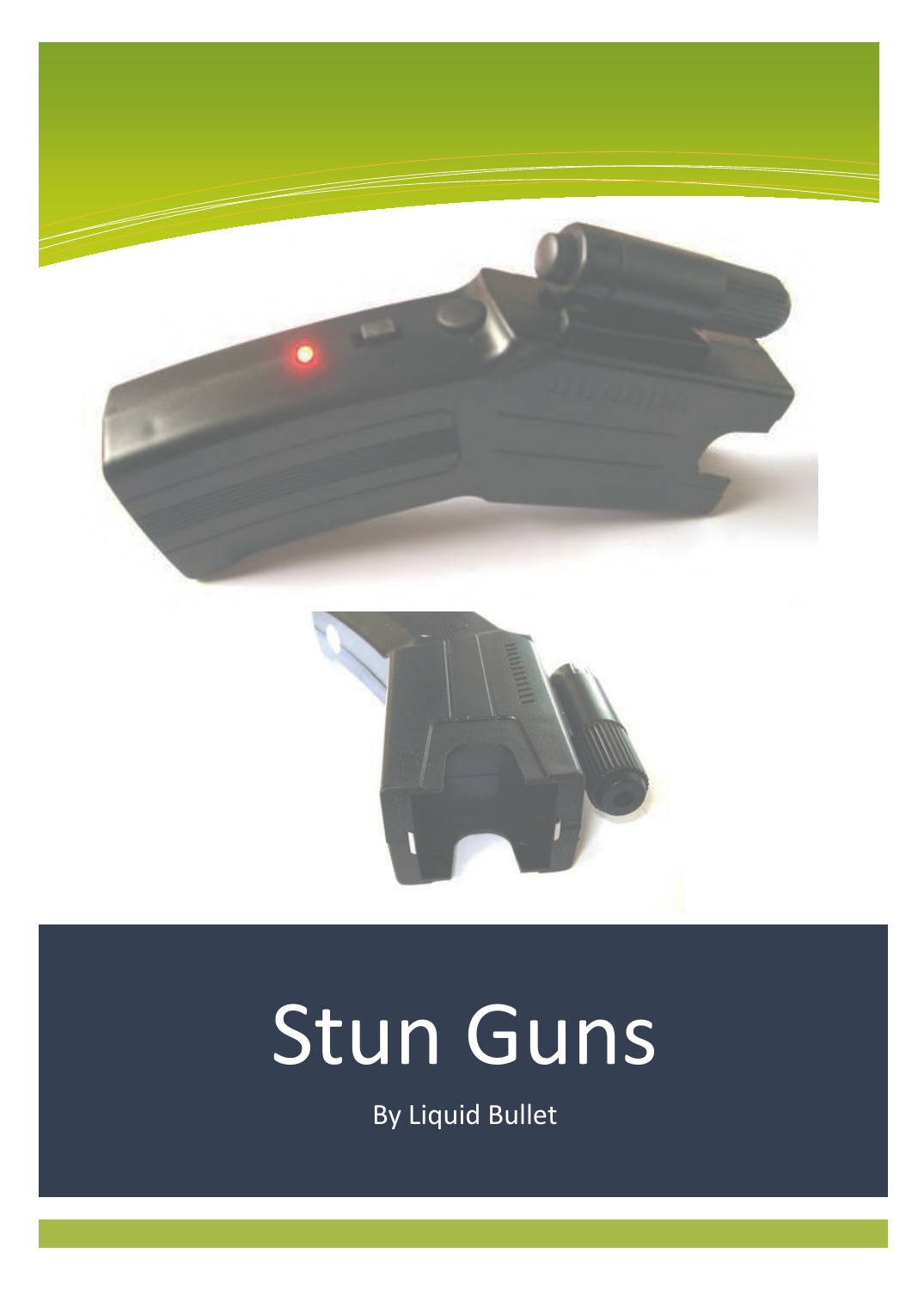### Tazer Gun



**This TAZER fires from 15 feet away wit laser accuracy** and he most powerful take-down power available today. TAZER weapones are "stun guns" that shoot electrodes 15 feet that penetrate the skin and thick clothing to deliver a disabling VOLTAGE to the attacker. TAZER stun guns devices override the central nervous system for the most effective take-down power available today.

Simply load a cartridge onto the end of the Tazer and turn on when necessary.

When ready to shoot simply push the 'fire' button and 2 teel pins with wires connected to your gun will shoot out up to 15 feet and penetrate up to almost 1 centimeter.

Hold the buttom down to "Stun" your attacker.

Cartridges cabn be shot once and then must be disposed of. Kit includes 3 cartridges. Once cartridge is fired the actual gun can double up as a stun gun.

#### Features:

- 1 800 000V Tazer/Stun gun
- 3 Cartridges
- 1 Tazer Pouch
- 1 Charger
- 1 Laser (Attached to Stun gun)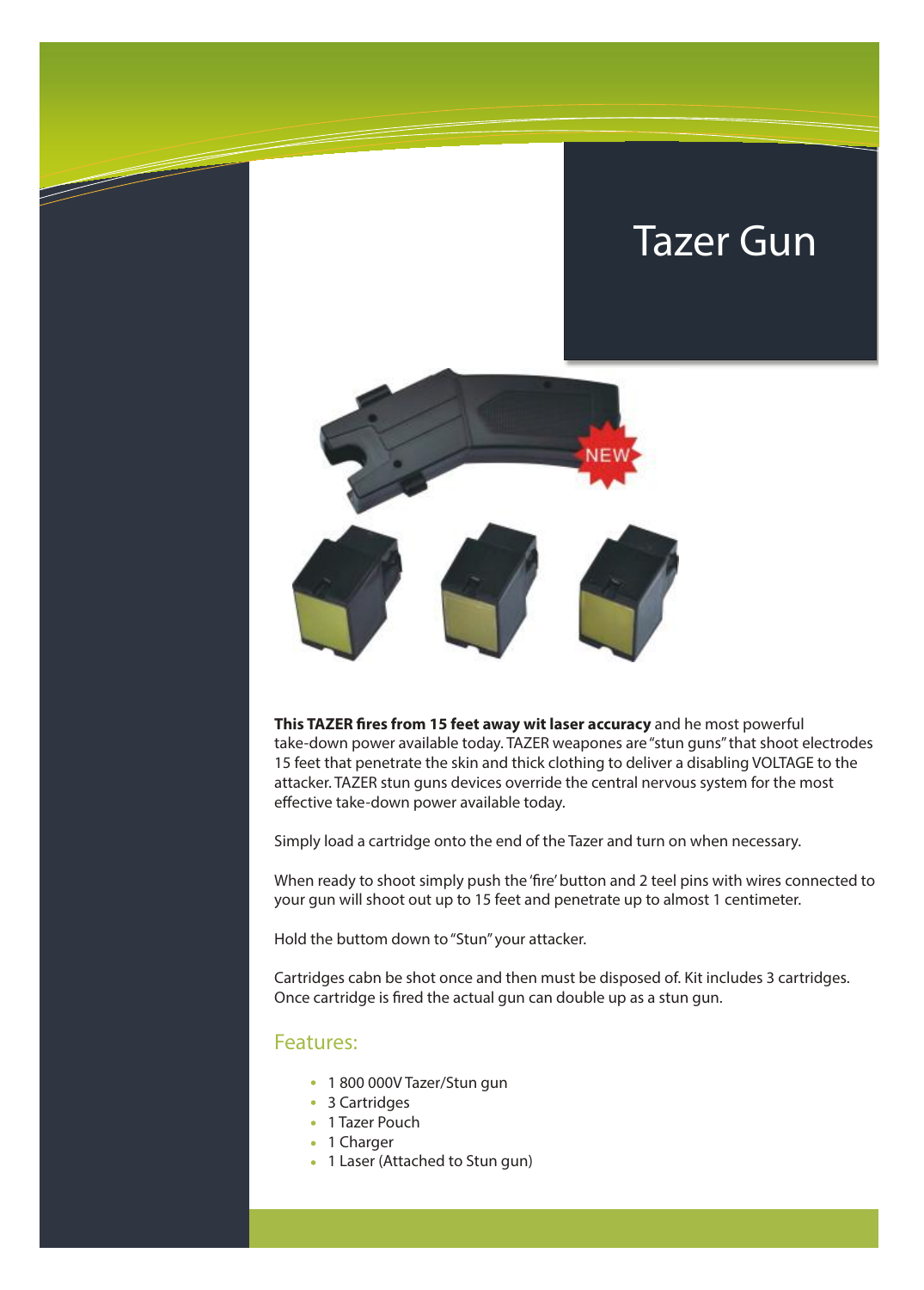

### Key Specifications / Special Features:

- KL-800D type stun gun
- 9.8 million volts
- Double shock prongs
- Built-in flashlight
- Leather carrying case with belt clip
- 5 built-in rechargable batteries
- Built-in wall charger ( 110V & 220V )
- Dimensions: 4.25" x 2" x 1"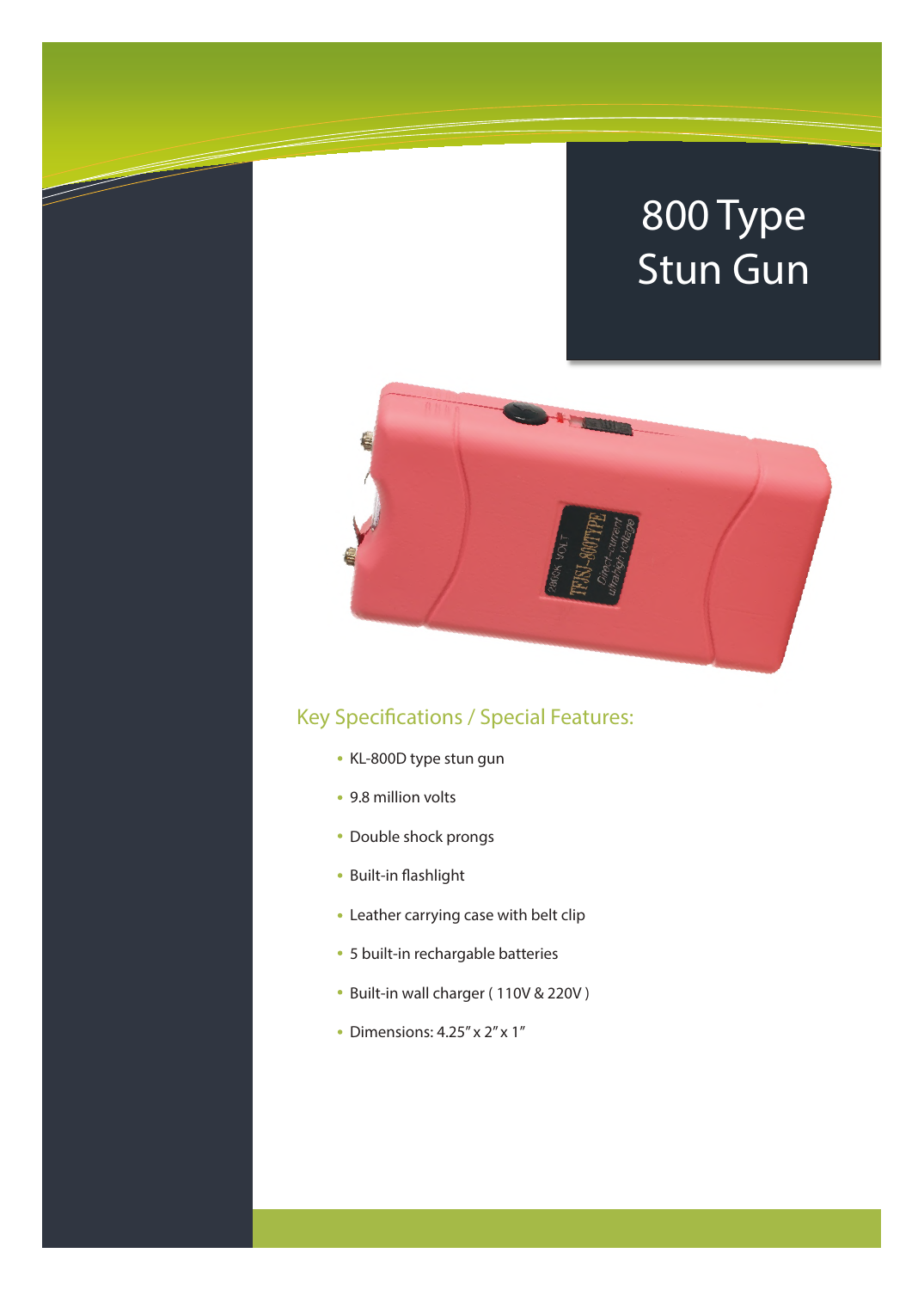

669 self defence stun gun with flashlight

#### Function:

Strong light flashlight, high voltage electir shock

#### Specifications

1. Source voltage: 7.2 V Output pulse voltage: 1 200 00 V

2. Current consumption <1.9A ( for electric shock ) <0.8A ( for illumination )

3. Size: 24 x 46 x 140 ( mm )

4. Enviromental temperature: -5 F ~ 113 F

5. Gross weight / Net weight: 265g / 160g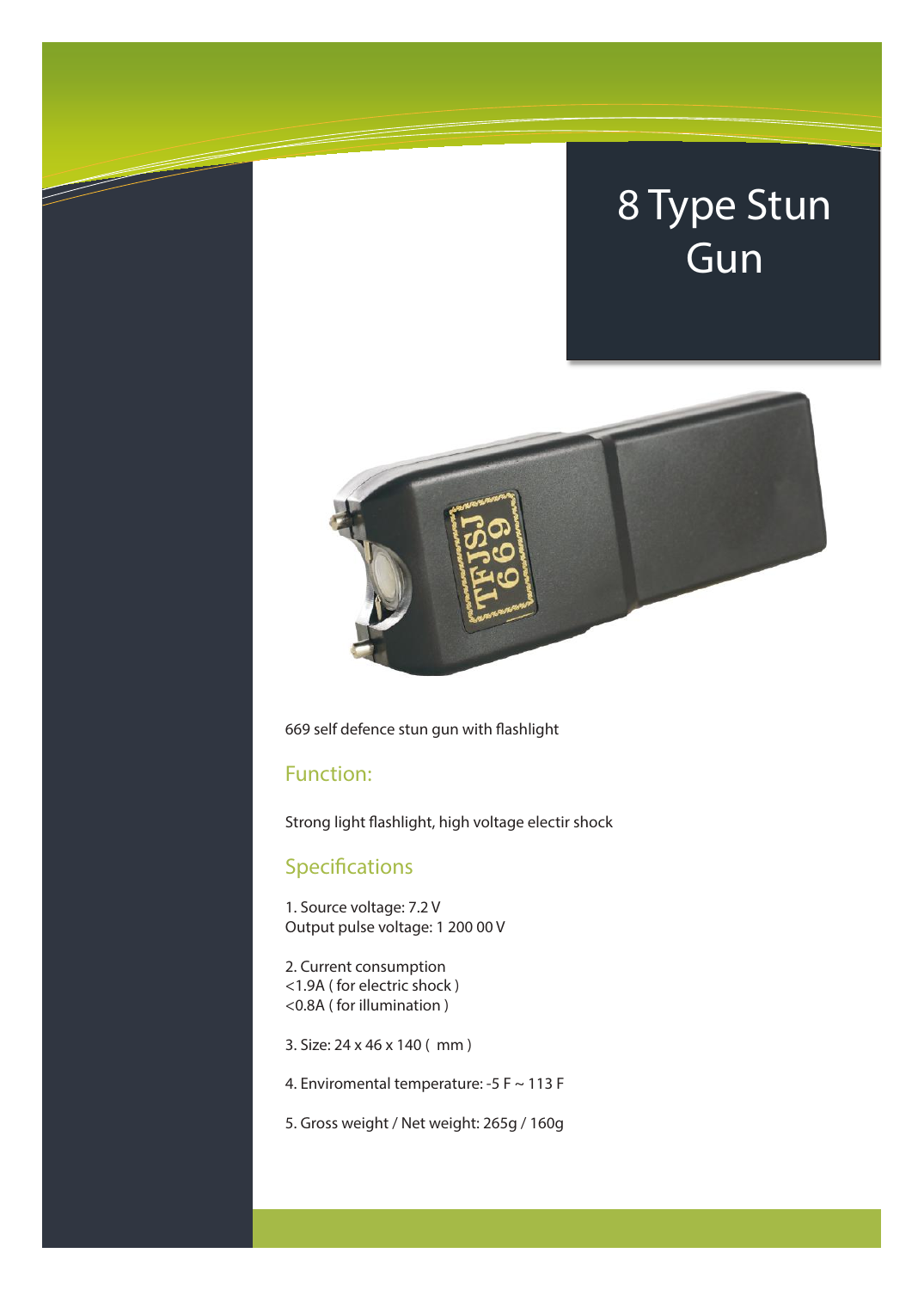

#### Features as follows:

 Adopt High frequency oscillation circuit to improve output current. The large capacity DC discharge, the output energy is above 5 times than the original pulse type electronic riot.

• Heavy Duty ultra bright LED flash light, AAAAAAA circulation charging and the battery durability is high.

- Adopt inner charger input and convenient to carry.
- Aluminum alloy shell and fashion Design.

#### Specifications

- 1. Source voltage: 7.2 VDC
- 2. Current capacity: ≥2.5 A
- 3. Output pulse voltage: > 4000 kv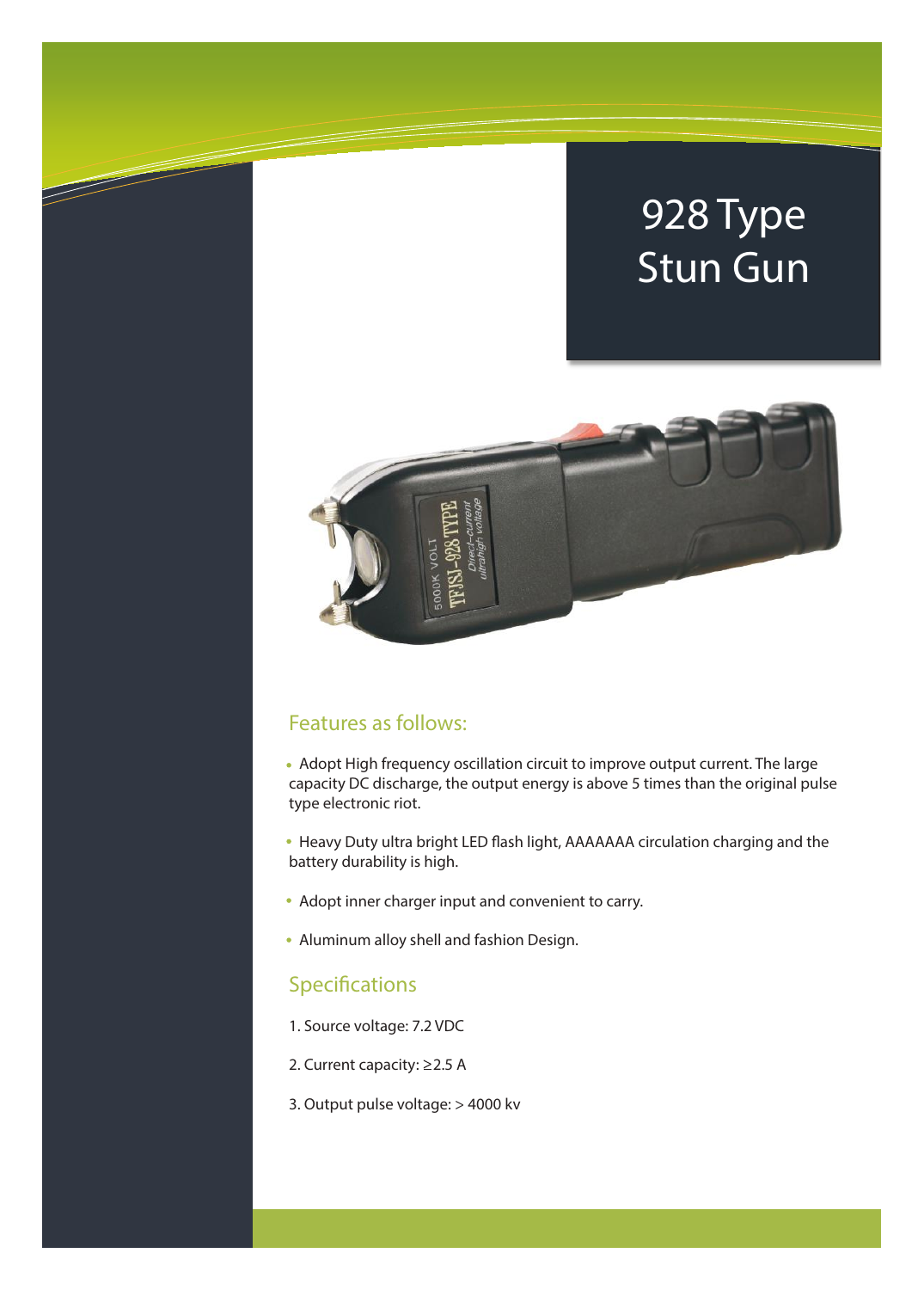#### 3 in 1 Self Defence Tool

- 1. High Voltage Personal Protection Device
- 2. Super LED flashlight with 3 brightness settings

TALACA CALLA TELEVISION SOLON

- 3. Built-in siren
- 4. Rechargeable battery
- 5. Waterproof
- 6. Aircraft-grade aluminum

#### Specifications

- 1. Use enclosed charger input 220 240 V power
- 2. Run time: 4 hours
- 3. LUX: 500 Lumens ( Max output )
- 4. Power input DC 4.8 V
- 5. Current: > 2.5 A
- 6. Size: 240 x 47 x 28 ( mm )
- 7. Power output:1000 kv
- 8. Weight: 314 kg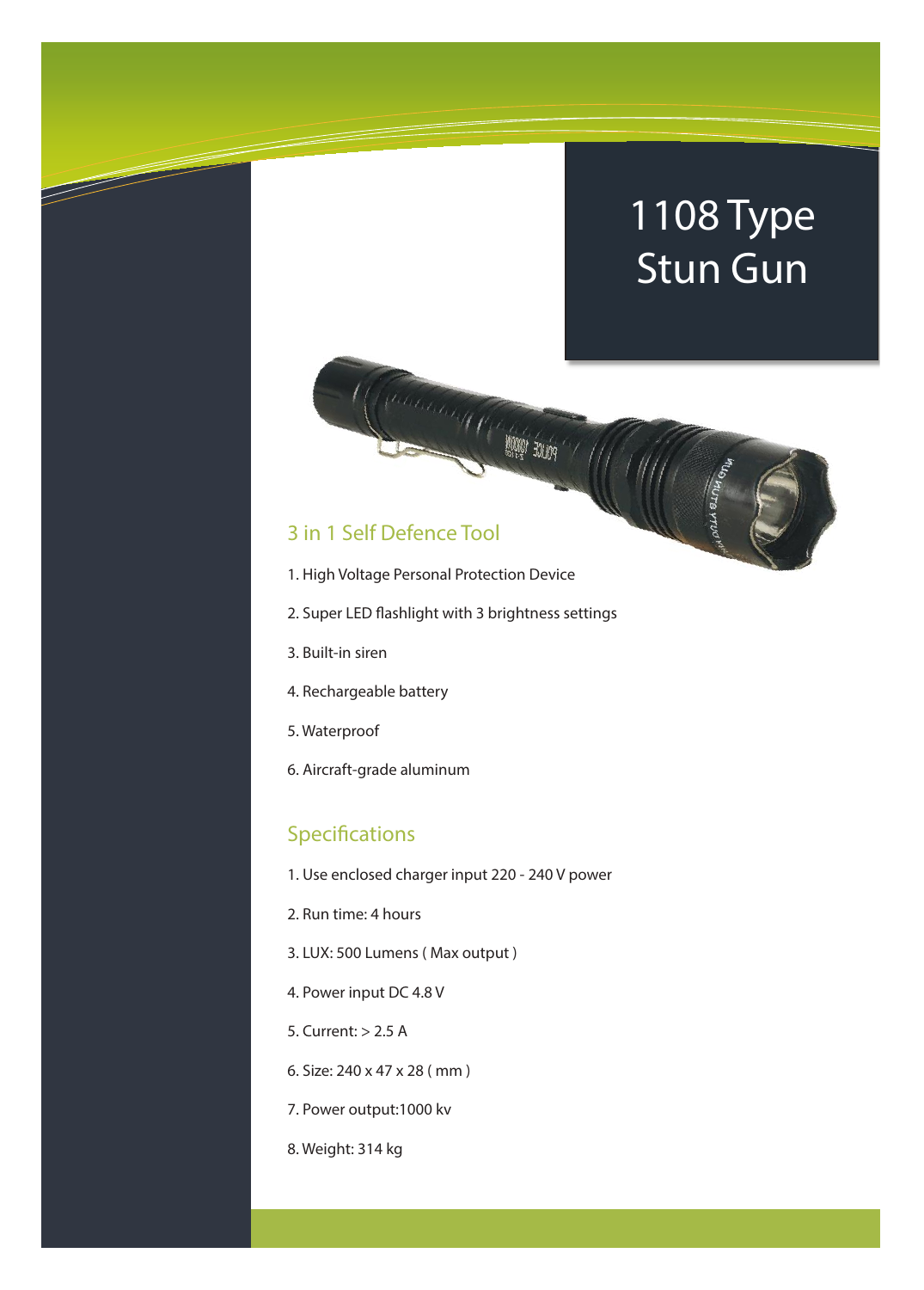#### Product Features:

- Self Defence
- LED Torch

#### Specifications

- 1. Source voltage: 7.2 VDC
- 2. Current capacity: AA 2.5.A
- 3. Output pulse voltage: > 4000 V

Self defence multiple functional rechargeable LED torch Different type: heavy duty product

GEORGE COM

Features as follow:

1. Adopt hight frequency oscillation circuit to improve output current, large capacity DC discharge, the output energy is above 5 times than original pulse type electronic riot

2. Heavy duty ultra bright LED flashlight, AAAAAAA circulation charging and the battery durability is high

3. Adopt inner charge input and convenient to carry

4. Aluminium alloy shell and fashion Design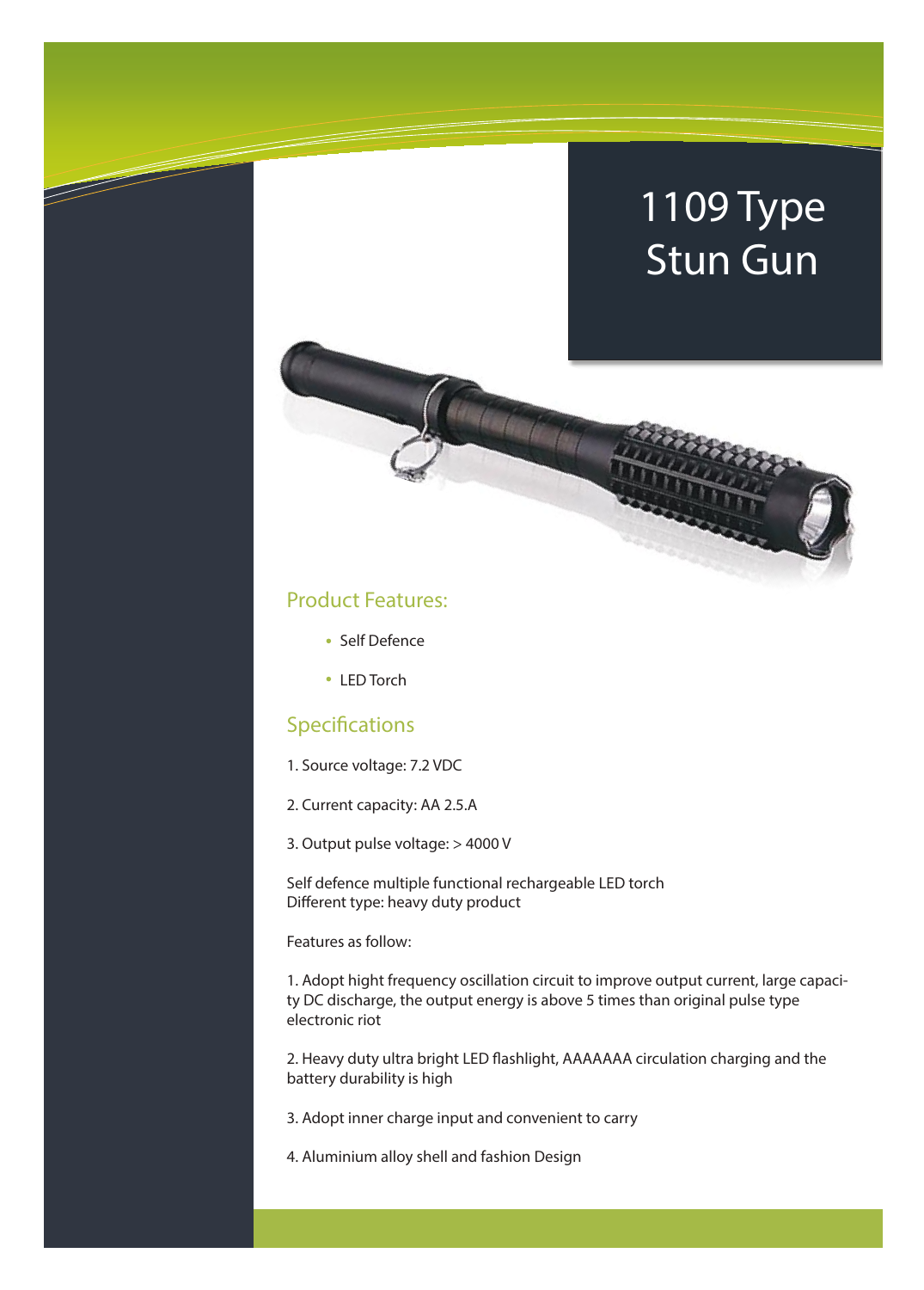

# 1101 Stun Gun Flashlight



#### Features as follows:

 Big capability AC discharge circuit, high voltage, good personal protection equipment.

- Super LED flash light save energy more durable.
- Chargeable.
- Beautifully designed.
- Aircraft-grade aluminum, HA III anodic oxidation.

#### Usage:

1. Use enclosed charger input to 220 V power, and outplug input to the stun gun, the indicator will be on. Be sure to fully charge the unit for 12 hours before the first use to maximize battery life.

2. Push toggle switch up, the lighting, the toggle switch is pushed down to the bottom, pressing the electric switch, you can use electric shock, electric shock must not use lighting.

#### Specifications

1. Power input: DC 4.8 V

2. Current: ≥2.5 A

3. Power output: 1000 kv

4. Size: 165 mm x 35 mm x 28 mm

5. Weight: 180g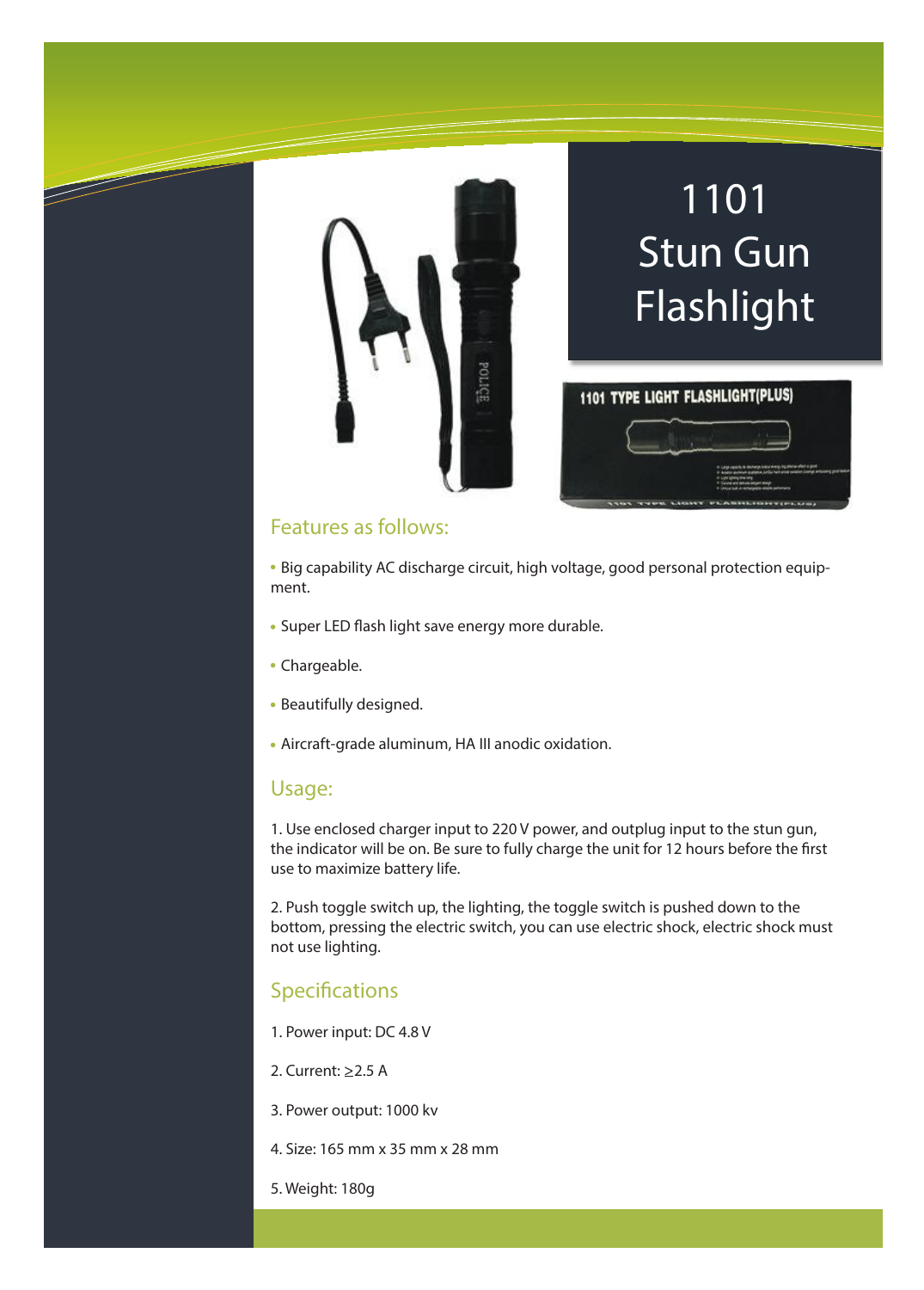## TW Keychain Stun Gun



#### Usage:

1. Before using, it should be fully chargea at least 2-4 hours, insert the USB connection into the computers USB interface or mobile phone harger; when charging, indicator lght turns red.

After fully charged, the red light will go out.

2. Push the functional switch to OFF symbol, it is turned off with no functions left

3. Toggle the functional switch to symbol, press the LED control button in the center of product, light will be at work. Push up the shock control button, shock will be launched and light will be auto-off.

4. Shocking will be stopped for protection after continuously shocking for 10-12 seconds. If required, please push the shock control button again.

#### Specifications

- 1. Input voltage: 5 VDC
- 2. Current capacity:  $\geq$ 1.8 A
- 3. Output voltage: > 100 kv
- 4. Weight: 52g
- 5. Size: 89 mm x 25 mm x 17 mm